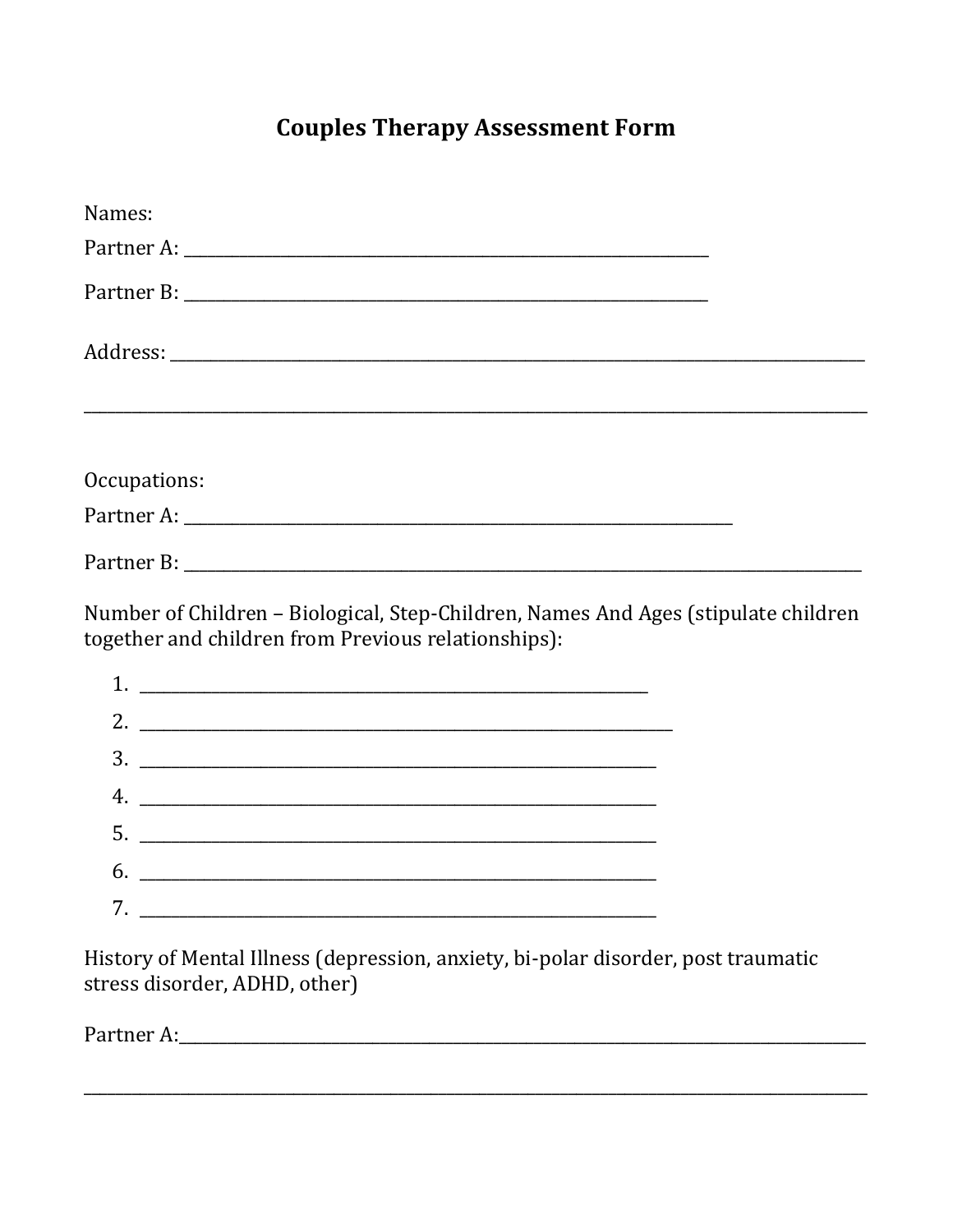| Medications for Mental Illness and/or Physical Ailments:                                                             |
|----------------------------------------------------------------------------------------------------------------------|
|                                                                                                                      |
|                                                                                                                      |
|                                                                                                                      |
|                                                                                                                      |
|                                                                                                                      |
|                                                                                                                      |
|                                                                                                                      |
| <u> 1989 - An t-Alban Alban (b. 1989), ann an t-Alban (b. 1989), ann an t-Alban (b. 1989), ann an t-Alban (b. 19</u> |
|                                                                                                                      |
|                                                                                                                      |
| Health Habits:                                                                                                       |
|                                                                                                                      |
| Smoker: (Y or N) Partner A: _________ B: ________                                                                    |
|                                                                                                                      |
|                                                                                                                      |
|                                                                                                                      |
|                                                                                                                      |
|                                                                                                                      |
|                                                                                                                      |
|                                                                                                                      |
| Alcohol or Marijuana Use (how much and how often):                                                                   |
|                                                                                                                      |
|                                                                                                                      |
|                                                                                                                      |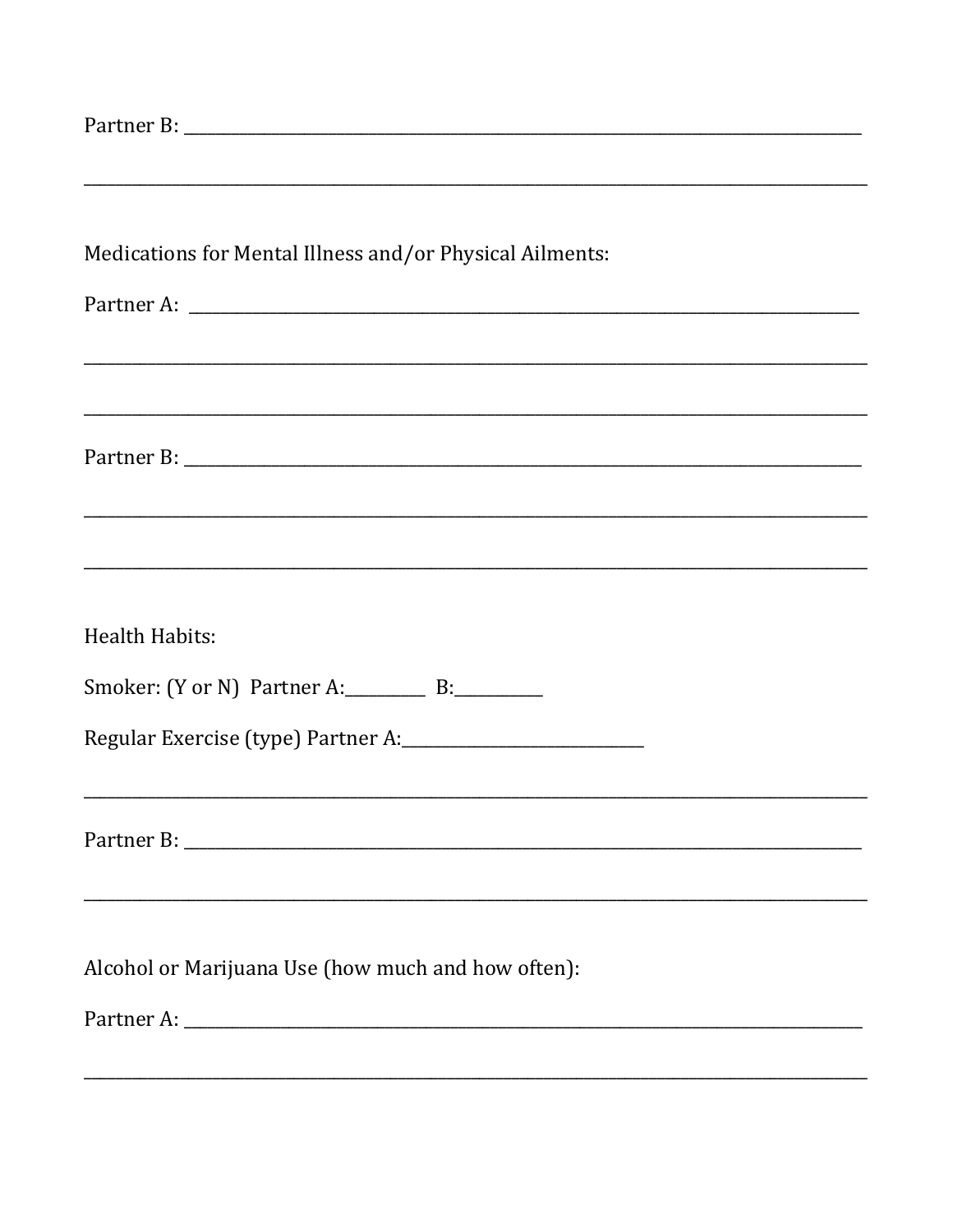| Other Drug Use (street drugs):                                                                                                            |
|-------------------------------------------------------------------------------------------------------------------------------------------|
|                                                                                                                                           |
|                                                                                                                                           |
| History of Abuse (specify: physical, emotional, or sexual):                                                                               |
|                                                                                                                                           |
|                                                                                                                                           |
|                                                                                                                                           |
| Parent's Marital Status while growing up:                                                                                                 |
|                                                                                                                                           |
|                                                                                                                                           |
| Relationships with immediate family members; parents, siblings, and adult children<br>(specify: close, speaking terms, no communication): |
|                                                                                                                                           |